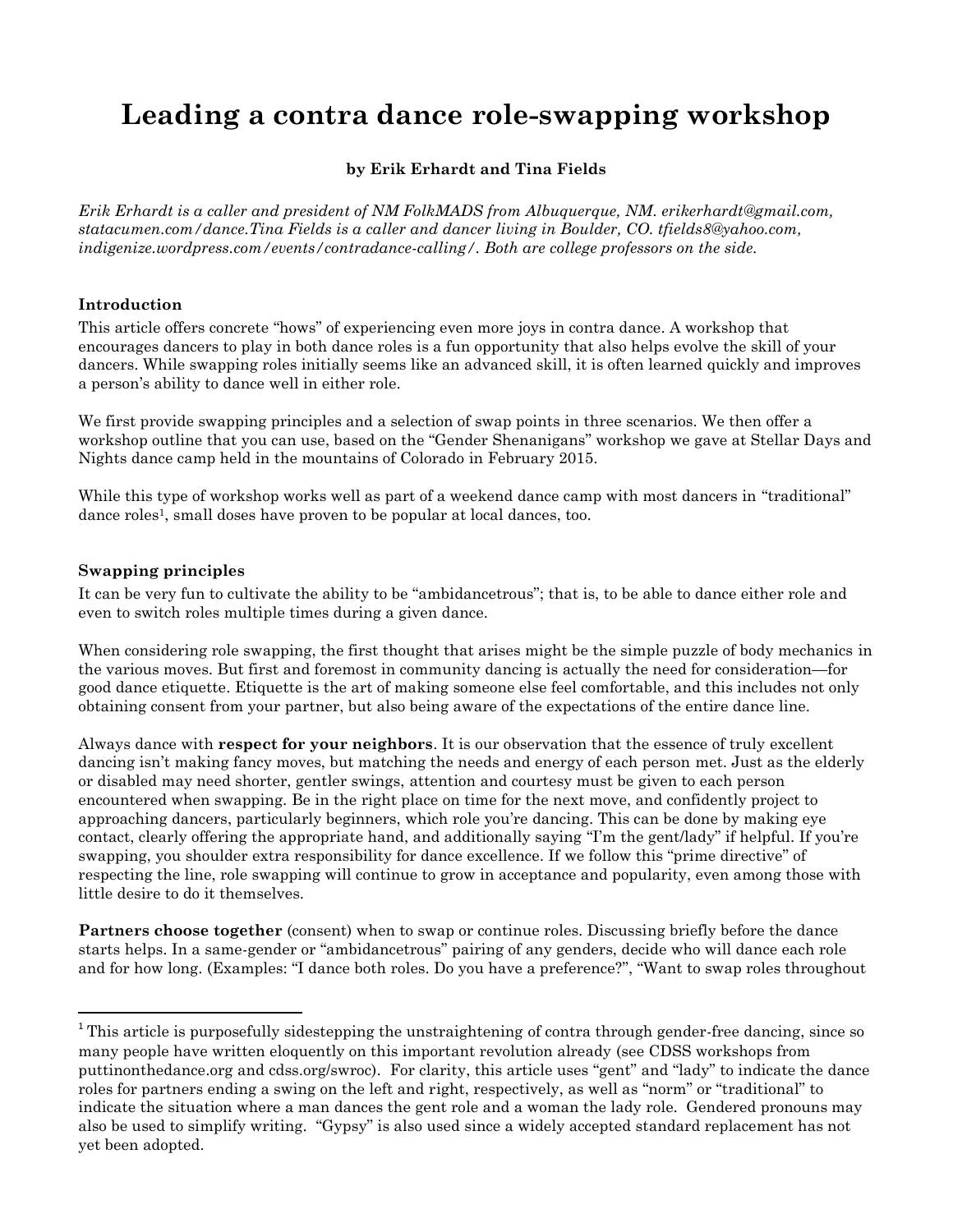the dance?", "How about while dancing one role until we reach the end of the line, then swapping?", "Okay.") Don't force your partner.

**Vet the dance** as it's being taught, and decide if it's a good choice for swapping or not. **Exert caution during unbalanced or complex dances**, such as those involving opposite or changing directions of travel for each role (e.g., gents face in, ladies face out for a Rory O'More long waves, then rolling in different directions on different sides of the set). These can involve too much thinking to really be fun when swapping and can lead to repeated mistakes, thereby alienating your neighbors. Best to wait for the next one.

If you decide to swap multiple times throughout a dance, it can be helpful to **dance your original role 2-3 times** through before swapping to be clear about which role does what. It can also be helpful for each partner to dance both roles early on, while the dance is still being called all the way through.

**Line awareness** is important. If you notice or know that your next neighbor prefers to dance with other "gender norm" neighbors, you can help them be more comfortable by being in your traditional role when you progress to them. Do the same with known beginners: the visual cues of a beard, say, on the one dancing the gents' role in an opposite-gender pairing can help them go to the right place. When in doubt, dance the "traditional" role; **connection trumps novelty**. Avoid dropping hands to swap (for example, when circling) since you're breaking the connection from people who need you. If someone gets lost and you're in the remaining trio of dancers, make a friendly fuss and have the lost dancer find you. If the line is breaking down around you, stop swapping and dance "traditional" until order permeates. Assess the line's health and needs during the recovery points during swings, long lines, heys, and whenever you're waiting on the side while your partner interacts in the middle.

Start playing with swapping by choosing **simple and obvious swap points** (e.g., at the end of the line or during a long swing). This allows the new role to be established and claimed by both partners in time to do the next move correctly. Later, when both are more comfortable with swapping, find a swap point where you might **surprise your partner** but where you also take the next active move (for example, put yourself into the lady role for a chain). This will give awe without giving immediate responsibility. Finally, when both partners know both roles, swap as much as you want without deteriorating the dance experience for yourself or others around you; do so artfully without excess. Some dances work better with swapping every time. Note that if a pattern of swapping has been established, then *not* swapping is a new surprise.

For a shadow dance, **warn your shadows** (a dancer you see each time who is not your partner, a.k.a. trail buddy) that you and your partner may swap, and try to indicate who they are. Because a shadow is an "anchor" to whom you repeatedly return, an unannounced swap can really confuse a shadow. But if your shadow knows they'll have two shadows, and can easily identify both you and your partner as such, swapping rarely poses a problem and often confers extra delight.

**For callers,** swapping as a dancer can enhance your skill. It's imperative for a caller to understand how everyone moves and interacts on the floor, and there's no better way to do that than actually dancing a figure from every dancer's perspective. The experience will often give you insight about figures new dancers may experience as confusing or frustrating "trouble spots." Swapping can, therefore, improve your teaching by helping you discover which words the dancers in each role need to hear, and when, in order to more quickly have success and enjoy dancing. As callers, we also want to encourage dancers to "dance with who's coming at'cha."

**For all dancers,** the increasing prevalence of role-swapping changes the game: encountering an unexpected person in a dance role doesn't necessarily mean they're in the "wrong" place. Instead of worrying or trying to correct the situation, assume they are where they belong and enjoy the dance, confident that any confusion will work itself out. It's the dance position/role (not gender) that determines the interaction between dancers. All of us can be anything we want, when we want—what power!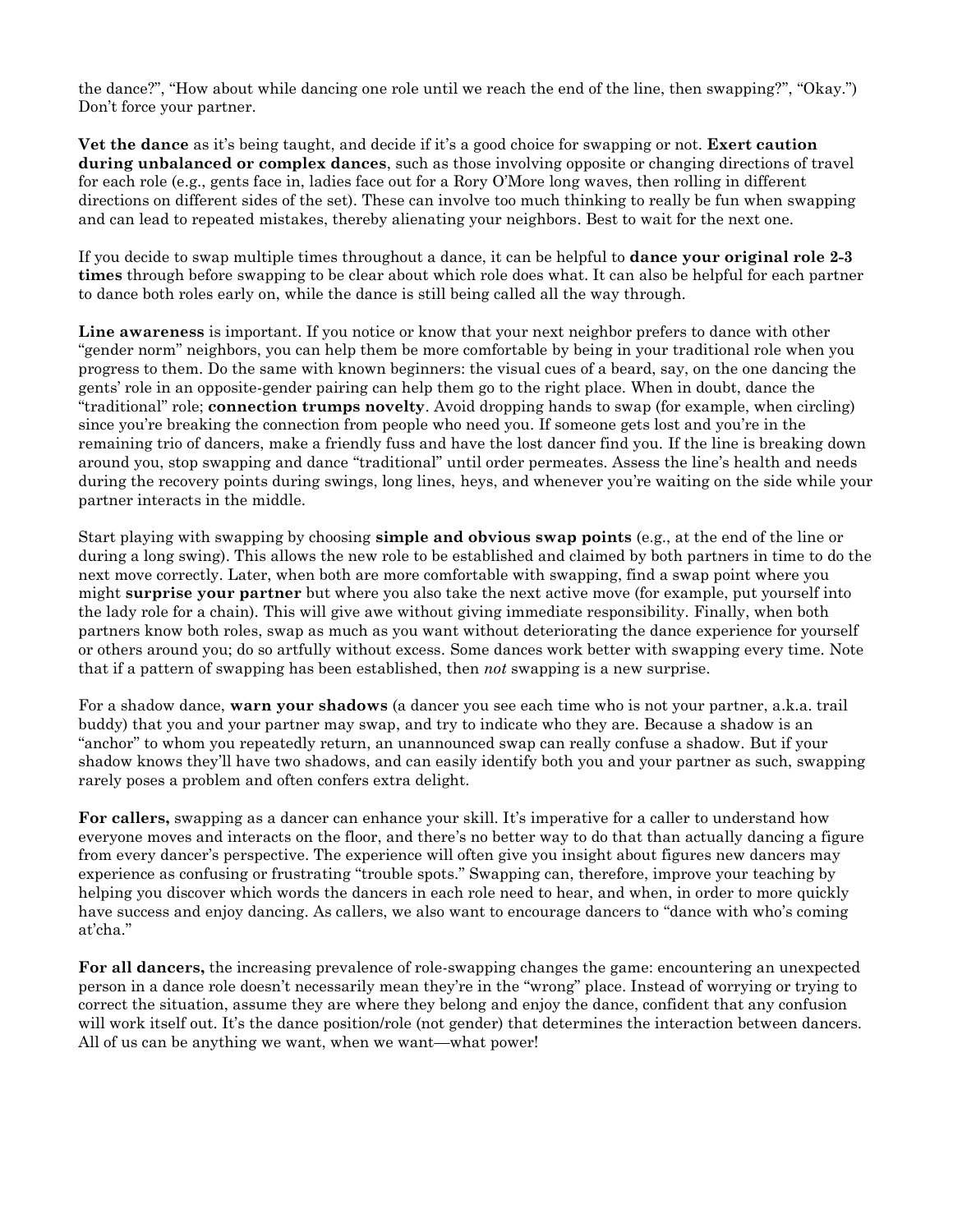#### **Swappable moments**

To swap, defy the definition<sup>2</sup> of a given dance call when interacting with another dancer to end in opposite dance role positions. A partner swap is the easiest and safest way to play because it only immediately affects your current neighbors, and it's easy to undo. A neighbor swap is as easy as a partner swap but has consequences. If you're not careful, you may unintentionally lose your partner and steal someone else's. While this can also be fun if intended, it is shocking, confusing, and even rude if not. Prearranging play buddies along the line is a great way to extend your swapping network.

# *Partners*

The list of partner swaps below, roughly ordered in increasing complexity, is intended to inspire rather than be comprehensive.

#### **Call or Moment:** Modification to swap

**End of the line**, while waiting out: Don't cross over. Go back into the dance in the other dance role's position. **Swing**: Switch with partner starting/during/ending swing; or start the swing with ambiguous barrel frame or ceilidh hold to create the dramatic tension of "who will be whom" at the end of the swing. Offering hands facing up or down before a swing can designate intention to dance the gents' or ladies' role, respectively, and helps both dancers remember who's dancing which role.

You could also add a gentle surprise rollaway at the end to nab that role. But make sure to do that sort of thing early enough to be on time for the next move with others.

**Down the hall**, Turn as a couple (with partner): Turn alone instead.

**Down the hall**, Turn alone: Turn as a couple (with partner) instead.

**Allemande**: End in traded places with partner by adding or removing 1/2, especially if going into wavy lines. **Do-si-do**: End in traded places by adding or removing 1/2.

**Gypsy**: End in traded places by adding or removing 1/2.

**Courtesy turn** (from Right and Left through, Ladies chain, or Promenade): Add a rollaway to end facing across (lady ends on left).

**Ocean wave allemandes:** Don't trade places with your partner when the dance calls for it. Instead of "balance the wave, allemande 1/2 with partner", just balance the wave and then either stay put or allemande 1X. (If it repeats, do this the last time only, or only the time with your partner.) Then you're set to go into the next move in their position and role.

**Long lines**, Forward and back (partner along the line with you): Forward, then partner roll away with a half sashay on way back.

**Long lines**, Forward and back (partner across from you): On beats 4-5, partner half gypsy. across to trade lines. (This move is less ideal, as it violates the taboo against dropping hands/losing connection with others to swap. Once in awhile, though, the novelty might outweigh the risk of breaking the line.)

**Figure eight**: Actives symmetric do-si-do, Inactives can swap once the actives have passed between. **California twirl**: Turn alone with a gentle ricochet.

**Petronella**: Leading partner (partner on right around the ring) stays in place, trailing partner ricochets off or rolls past lead partner to progress two places to the opposite corner.

**Hey for four** (passing partner in the center): Partners ricochet in the center to switch.

**Hey for four** (passing partner on end): Partners ricochet on the end, but this is more tricky since the shoulder pattern changes for you both, especially for the person who would be entering from the end. **Star promenade** (pick up partner): Add a roll away after the butterfly whirl.

**Star**: The leading partner in the star (usually the gent) ducks under trailing partner's arm, then pops up behind to switch and continue the star.

**Experiment**, apologize when things break, and share your successes!

# *Neighbors*

 $\overline{a}$ 

Use caution. You can swap with a neighbor in your minor set by using any of the partner swaps above, easypeasy—albeit with consequences. A neighbor swap gives you a different partner and reverses your direction of

 $2A$  corruption of the modern western square dance suggestion to "dance by definition" of calls.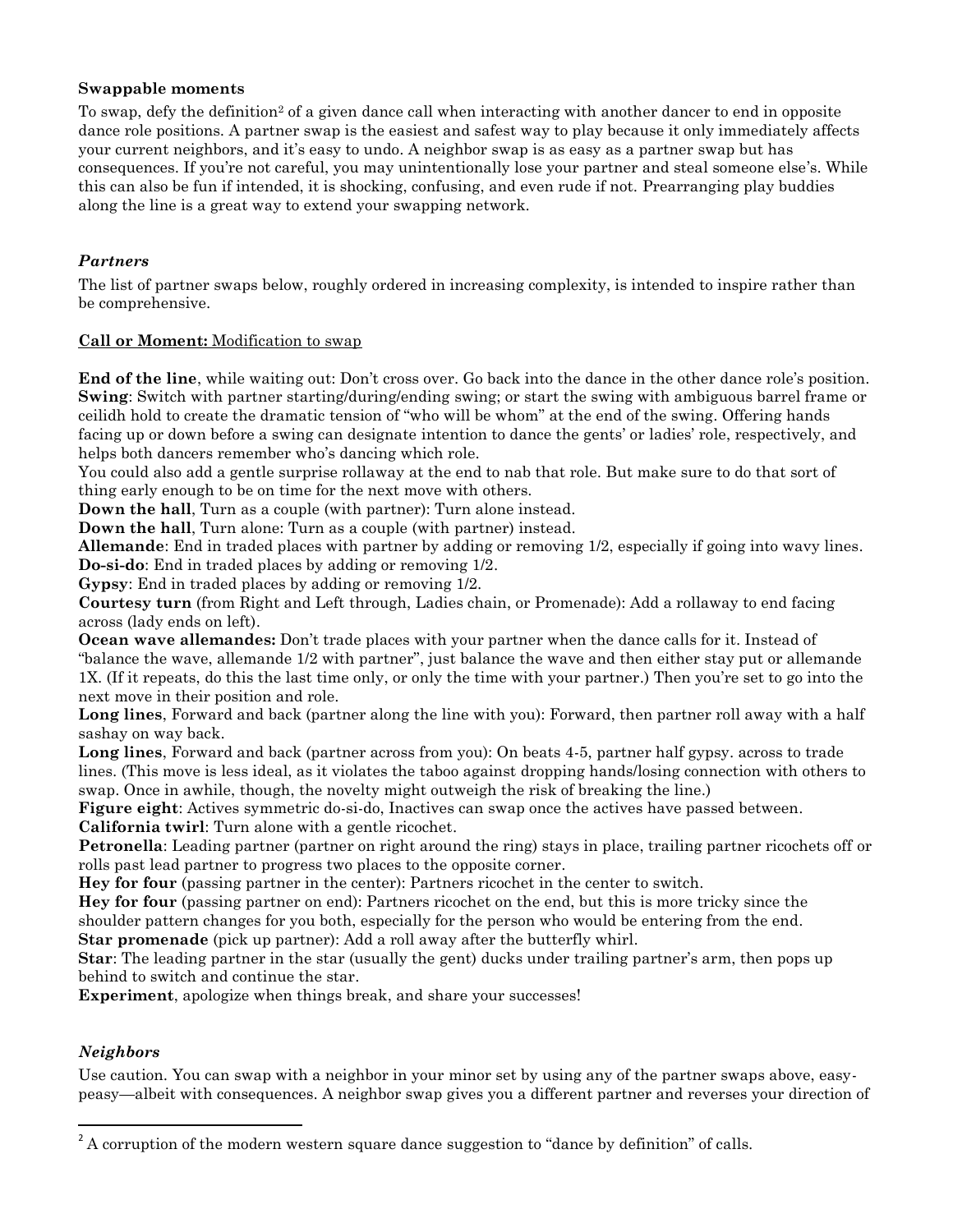progression. Both your original and new partners may be surprised that they also have new partners! Swap (1) only if you know whom you're affecting and you know for sure or strongly suspect they'll be on board with this type of play, (2) they're experienced enough dancers to not get discombobulated, and (3) the novelty of a (permanent) swap outweighs the partnering they were expecting. It can be a bummer for unsuspecting neighbors to suddenly lose a partner they really wanted to dance with. Remember the prime directive: respect your neighbors.

# *Prearranging shadow play*

Prearrange a "play" line with willing (shadow) couples and line up so all your playmates are facing the same direction (either all 1s or all 2s), interleaved with other couples in the line. All of your playmates will be progressing with you along the line. Let the nonplaying couples know that there's a block of you who are swapping so they can decide to join a different line if it's not for them (prime directive). Help your beginner dancers by encouraging them to join another line.

The easiest place to swap is during an 8-beat call where all your playmates of a given dance role are **standing out at the same side of the line**. Seize the day: swap along the line! Watch for these moments during the walk-through, and make eye contact with your buddies with a knowing nod that indicates "oh yeah, this is the moment to swap". For example, when the gents are allemanding  $1-1/2$ , the waiting ladies<sup>3</sup> can swap places along the sides of the set and even get a brief swing in to do it.

Another great place to swap is when you're **on the side of the set with your partner** (for example, after a partner swing) in long lines. Go forward in long lines, but on the way back roll your buddy away to both swap partners and roles in one fell swoop.

You'll eventually find ways to stack multiple swaps in a row with your partner, and even with others. Swapping with your neighboring buddy is a good start, then swap back to your original partner. But as you all grow bolder, soon you'll be quickly swapping five buddies up the line as you shuffle each of them down one spot by tapping them on the shoulder as you pass them saying "slide down, slide down".

This kind of play obviously takes some coordination as well as a great deal of consent. Because any swap increases cognitive load and temporarily decreases connection, please find your sweet spot as you play. For most single dances, zero to three swapping points is plenty, erring towards fewer.

Such novelty can also bring feelings of exclusion to people who prefer not to swap but still want to dance with the "hot shots," so consider limiting swapping dances to once or twice in an evening. At a large dance (150+ dancers) you might ask the caller to announce a deliberate play line that everyone knows will be wild. This "play" structure has become preferred to the "chaos" line, a name which suggests and sometimes leads to too much permissiveness, confusion, and disconnection. Remember, the point is not to "break the dance," but to keep it going smoothly even as wild swapping occurs. That's skilled dancing!

# **Workshop ideas**

 $\overline{a}$ 

We believe the focus of a workshop is to give the dancers an opportunity to learn, try, fail, (relearn,) succeed, and assimilate something they couldn't do before. Thus, each segment of a workshop can attempt to capture all of these experiences. The specifics of how you instruct can greatly vary and still be successful. If a workshop like this is followed by a dance evening, have the callers plan at least one dance that will encourage swapping. Callers should choose one that facilitates easy, clean swaps, then forewarn the dancers and indicate which line it will be in.

In a 1.5 hour workshop, consider having 15- to 20-minute segments where each includes a family of one-tothree related swaps. Start with a floor demo (a minor set of two couples in the middle of the floor will usually be enough, but three sets are better), then take hands four in short lines and lead selected couples (maybe 1s, then 2s) in practice. Finally, teach an easier dance that features multiple swapping moments, and throughout

<sup>&</sup>lt;sup>3</sup> Note that the terms "gents" and "ladies" imply whoever is dancing those roles at the given moment.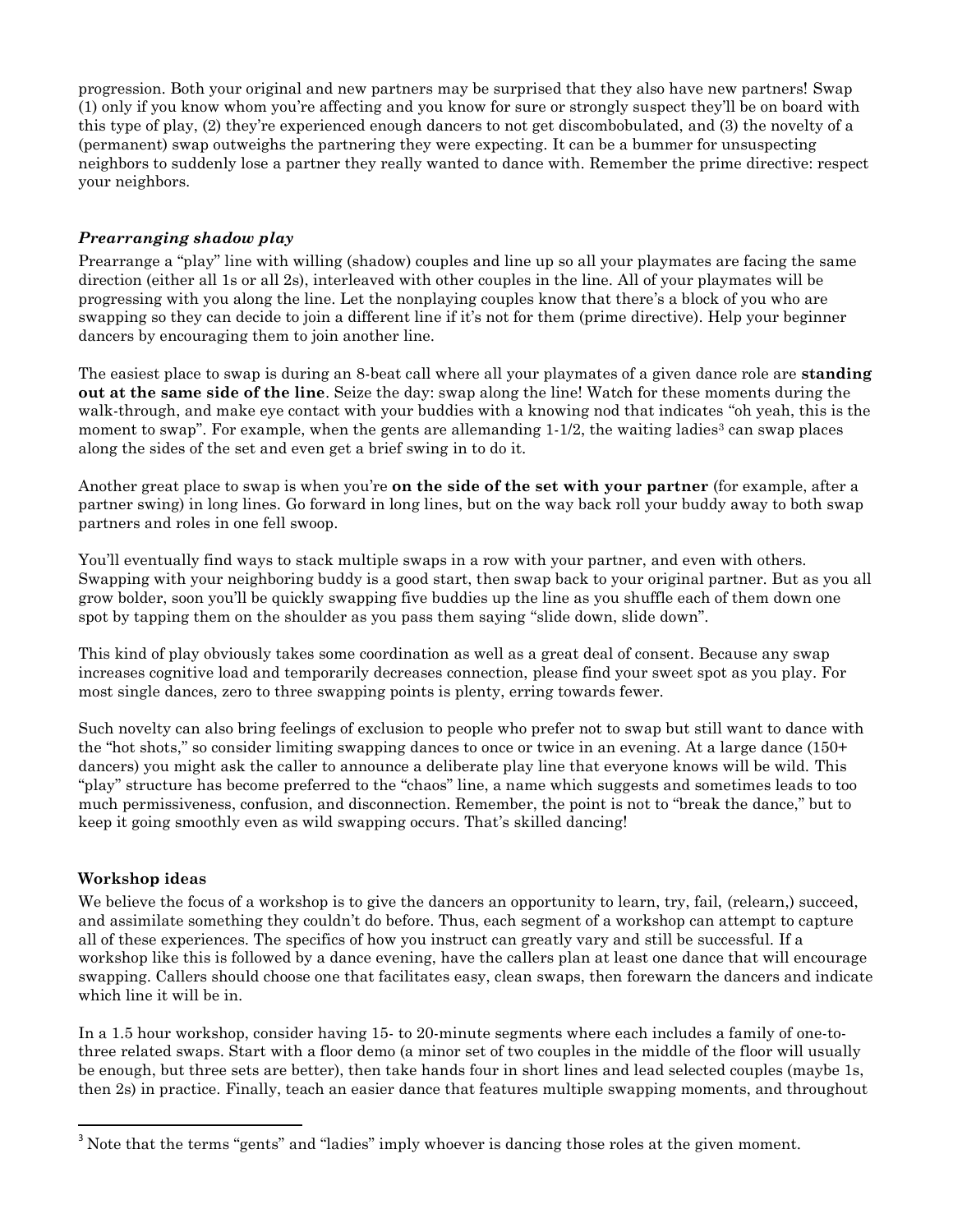the dance occasionally remind the dancers of the swaps just before the swapping moments to encourage practice.

Begin the workshop by reminding dancers to always first gain permission from their partners to swap roles, either once or multiple times throughout the dance. "Are you down to swap?" Some people may want to participate in the workshop but not swap; pair up those as couples first.

### *Segment 1: Basics of dancing both roles*

Dancing the other role is only challenging because some calls have dance-role differences embedded in the move (such as swing, chain, box the gnat, California twirl, and courtesy turn). But most calls are actually nonrole specific (such as circle, allemande, and do-si-do).

It's common to use palms up/down to designate gent/lady when taking hands. When teaching, use the expression "fake what you saw" or "try it out" to open a safe space for dancers to try dancing the other role, knowing it won't be perfect and that's part of the fun.

Choose a dance that has only two role-specific calls (such as swing and chain, as in Simplicity Swing by Becky Hill). Line up the dancers and teach those calls from "traditional" roles, then from "swapped" roles teaching again with more specific details. Use the word "freeze" in the middle of a call if you need time to explain to each dancer what happens next, then "go" to complete the call.

For example, for a ladies' chain to partner, you might say: "Ladies start to pull by rights WHILE the gents slide to their right. FREEZE, you're looking at your partner and the gents slid right to make space for their partner (ladies let go of hands). Take lefts with your partner, ladies right hand on your lower back, and, GO, gents scoop your partner around by the right hand on hers with a courtesy turn (gents backing up) to end facing across".

For a swing, begin by specifically showing each role where the left hands should be placed on the partner's body. This can be done by having the pair face each other and beginning with the usual role, repeatedly shift hand positions between the two roles. Swing. Teach the dancers to stop the swing, then open on the correct sides "with the pointy ends facing where you want to go." Note that the addition of a twirl takes four beats, so plan ahead. Walk each call from swapped roles a few times, watching your dancers and giving them the details they need.

Consider having everyone line up in short "traditional" role lines, then have the 1s swap to dance the other role. Let the dancers know to swap roles at the top of the set. This way the 2s are anchors in the role they're comfortable in, and everyone gets the experience of dancing in swapped roles and of dancing with swapped neighbors. Teach the walkthrough and add a couple of details when relevant: start simple, try twirls later; work on smooth transitions and good timing; recover with smiles.

For shorter workshops, this segment on dancing the other role may be enough.

#### *Segment 2: Swap with partner*

Choose an accessible dance that has several opportunities for swapping (such as Butter by Gene Hubert, with a forward and back, chain to partner, and partner swing; avoid shadows).

Teach swapping moments during the walkthrough, repeating the swapping call a few times in a row to practice. Remind the dancers of swapping principles during teaching: dancers who are swapping have extra responsibility to be on time and to be clear whom they're dancing with next (care for your neighbors); aim for excellent timing with finesse, avoid "breaking the dance"; don't force partner but decide together when to swap; default to the "traditional" role to reduce chaos.

Try out the dance, then try again. Point out different strategies for swapping: swap roles only at the end of the line (this helps you get into the flow of the dance, but the disadvantage is that you may not have any calling